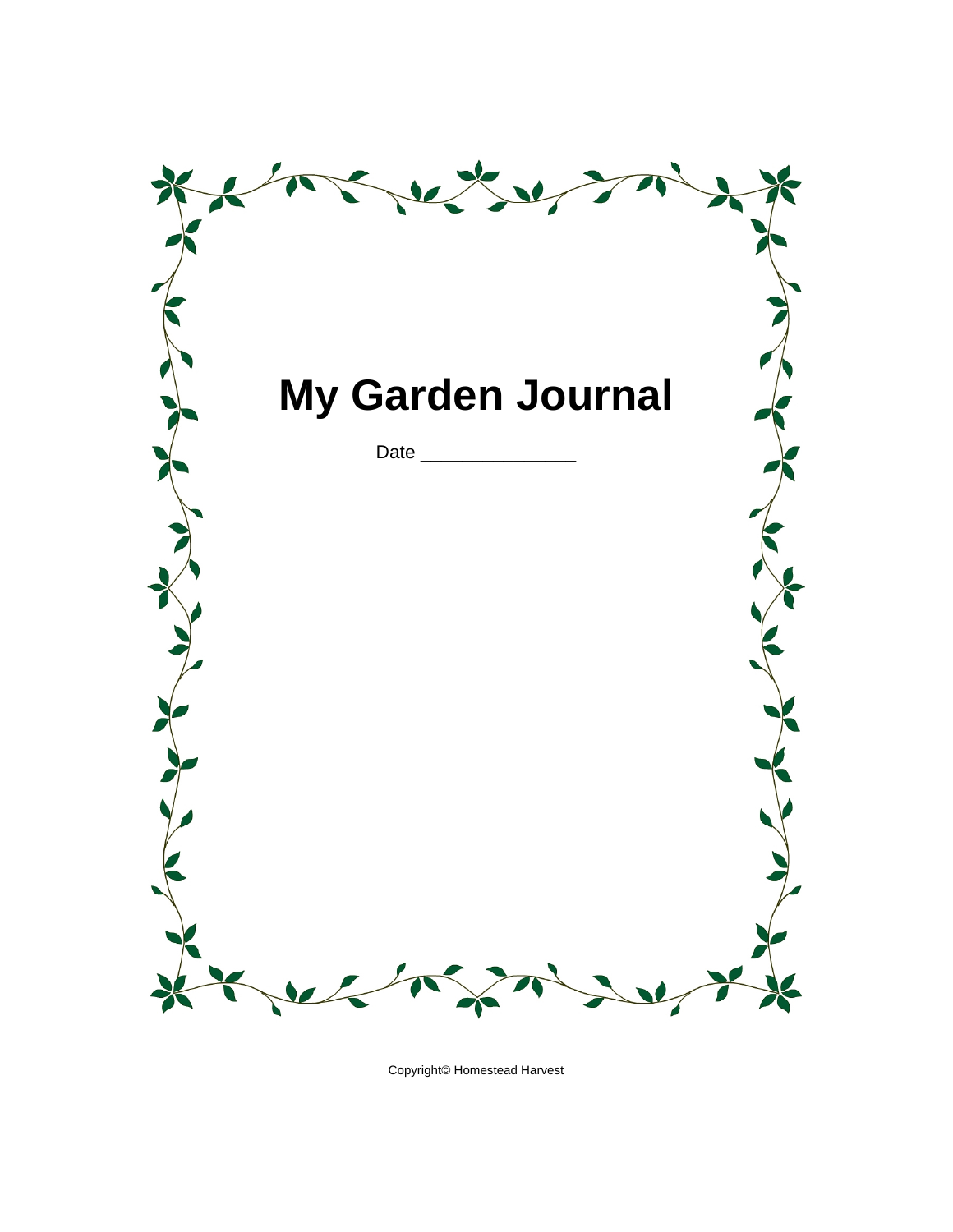### **Graph Your Garden Plot**



Use the grid area below to graph out your garden for appropriate size and spacing. Each square equals approximately 1 square foot.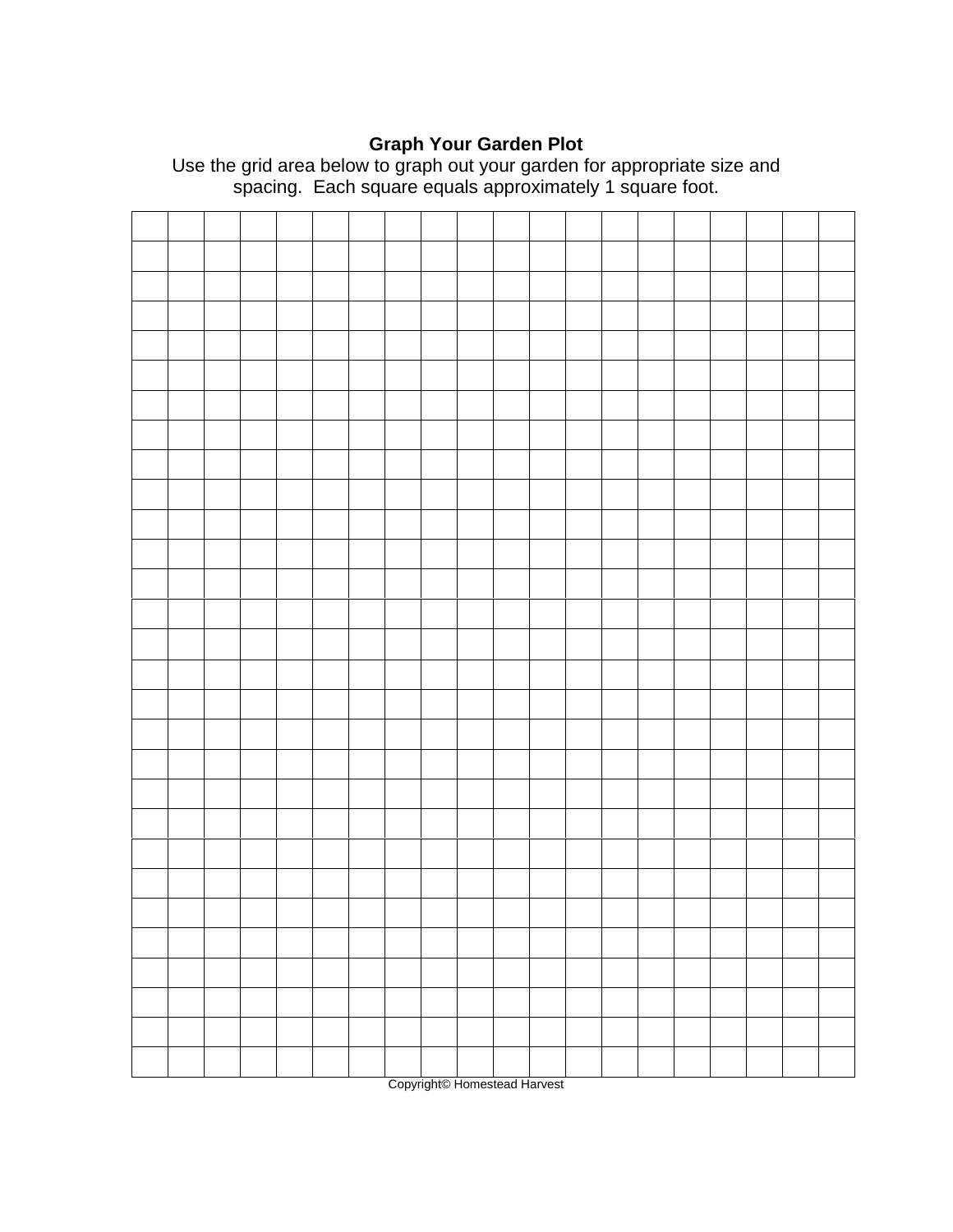

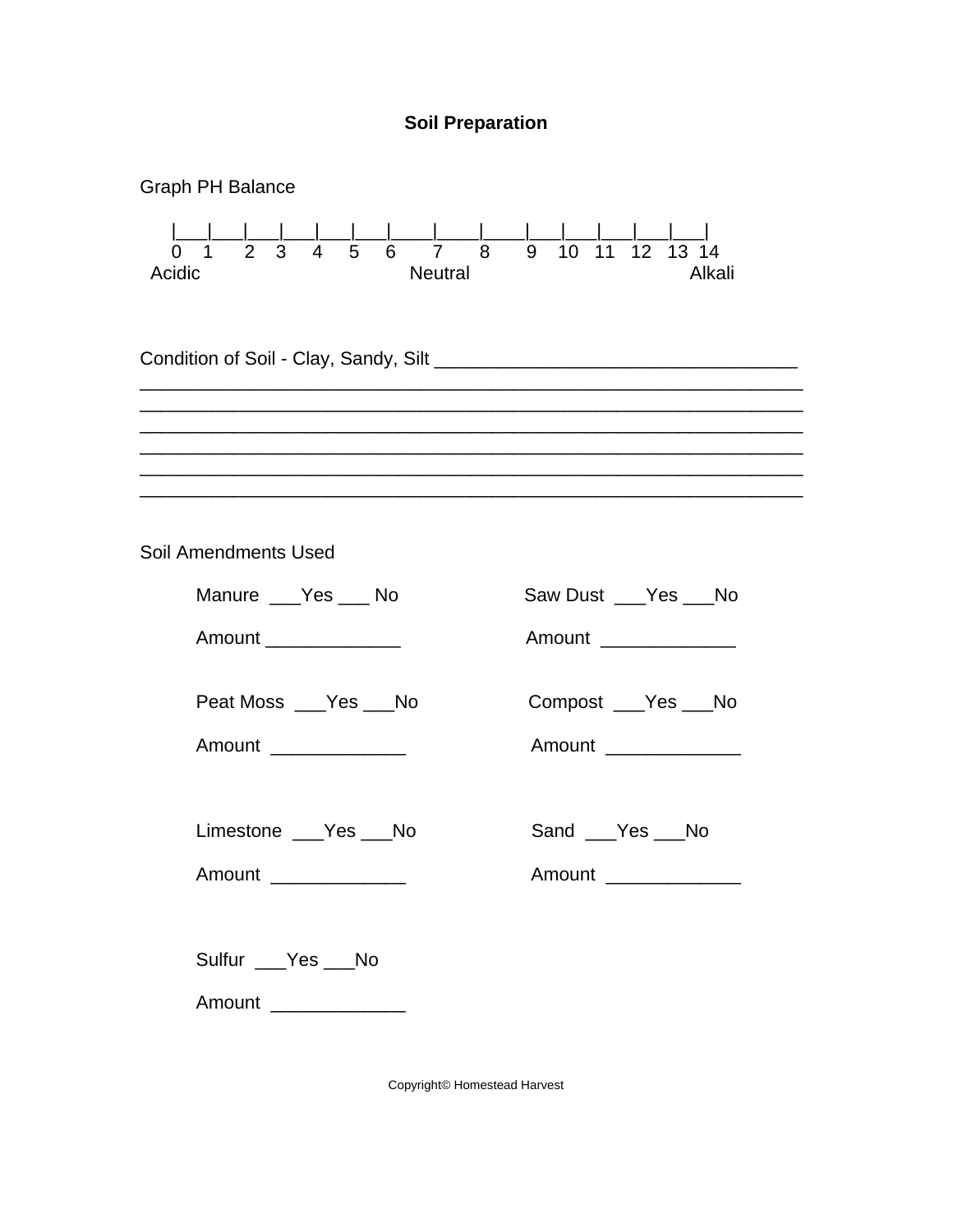## **Seed Started Indoors**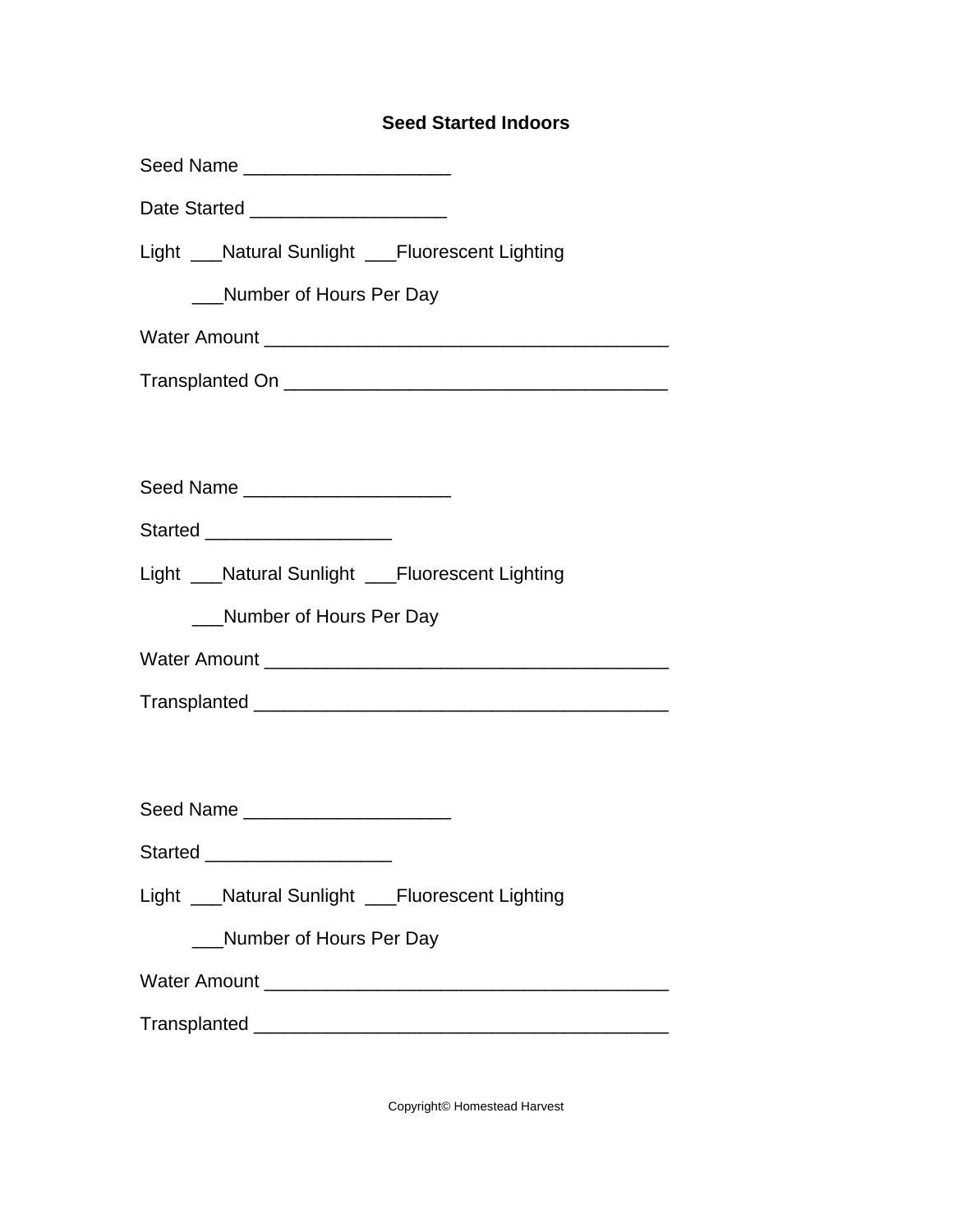# **Planting Dates**

Last Frost Date \_\_\_\_\_\_\_\_\_\_\_\_\_

Date \_\_\_\_\_\_\_\_\_\_\_\_

Planted

<u>and the second</u>  $\frac{1}{2}$ <u> 1989 - Jan Barnett, mars eta biztanleria (h. 1982).</u>  $\overline{\phantom{a}}$   $\overline{\phantom{a}}$  $\overline{\phantom{a}}$ **Contract Contract**  $\sim$ <u> 1990 - Jan Samuel II, politik eta politik eta politik eta politik eta politik eta politik eta politik eta po</u>

Date \_\_\_\_\_\_\_\_\_\_\_\_\_\_

Planted

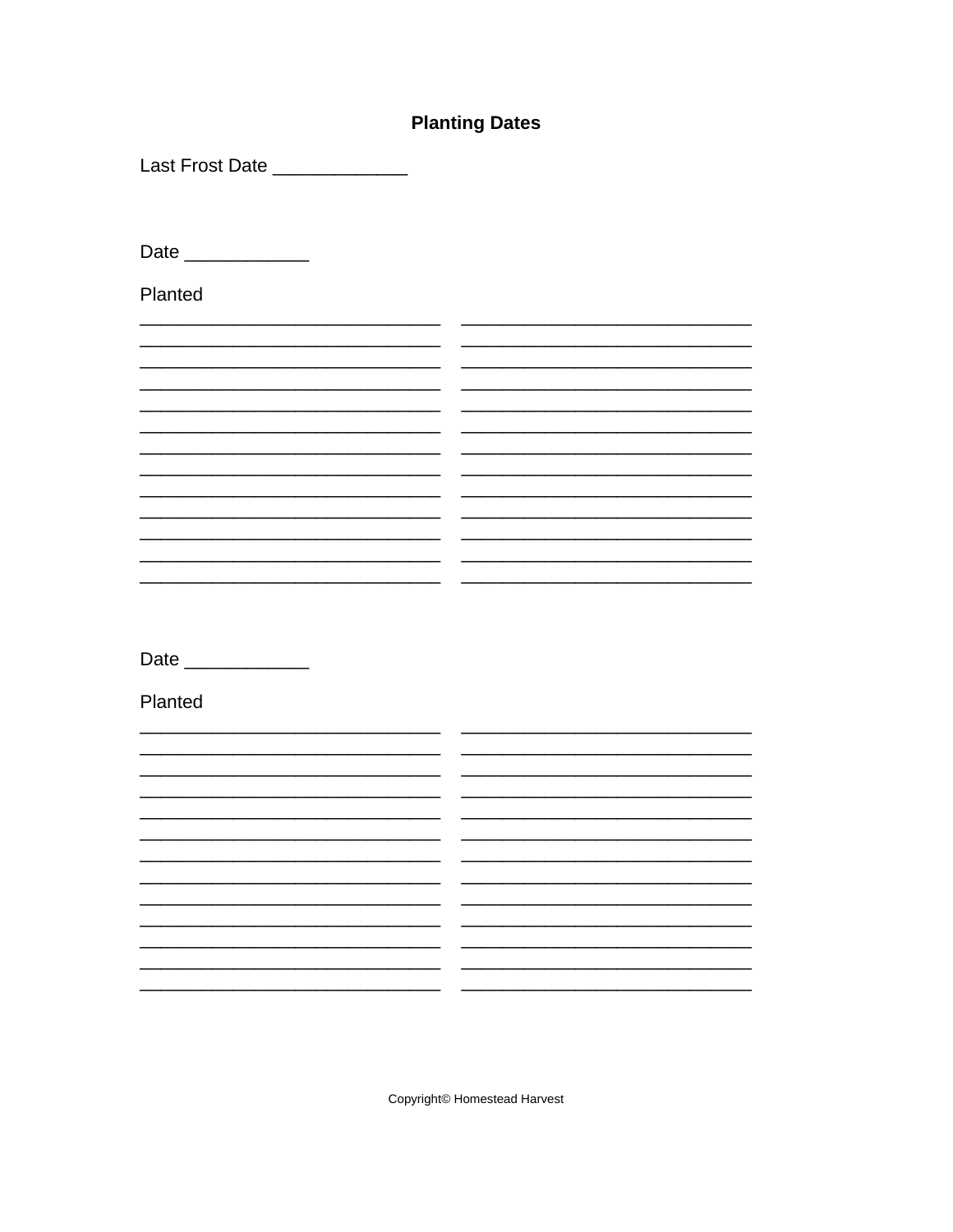# **Garden Calendar**

|           | Year _________ |  |
|-----------|----------------|--|
| Saturday  |                |  |
| Friday    |                |  |
| Thursday  |                |  |
| Wednesday |                |  |
| Tuesday   |                |  |
| Monday    |                |  |
| Sunday    |                |  |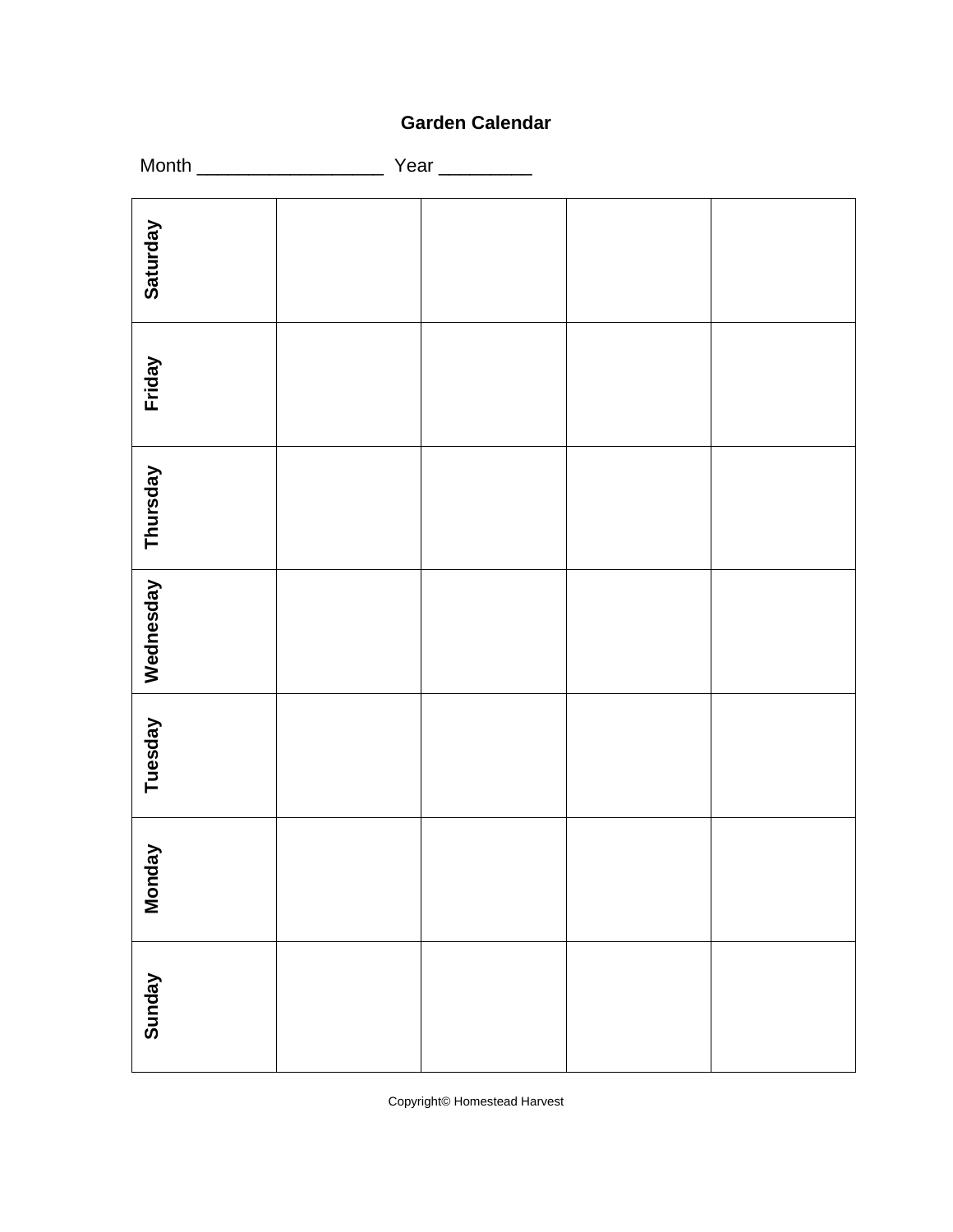# **Things To Do This Month**

Month \_\_\_\_\_\_\_\_\_\_\_\_\_\_\_\_\_\_\_\_\_\_\_\_

Week 1

## Week 2

### Week 3

#### Week 4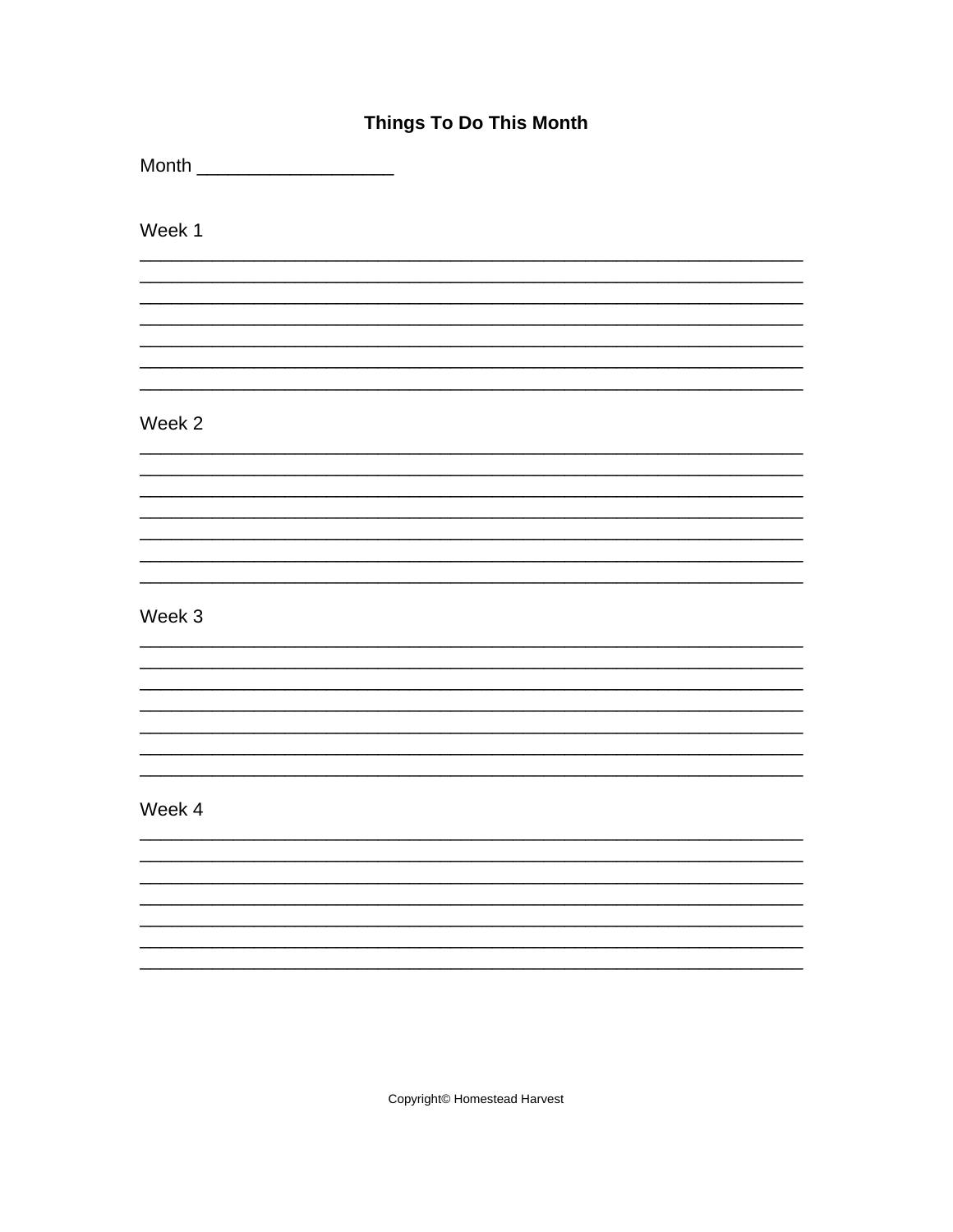# **Individual Plant Profile**

| <b>Notes</b> |
|--------------|
|              |
|              |
|              |
|              |
|              |
|              |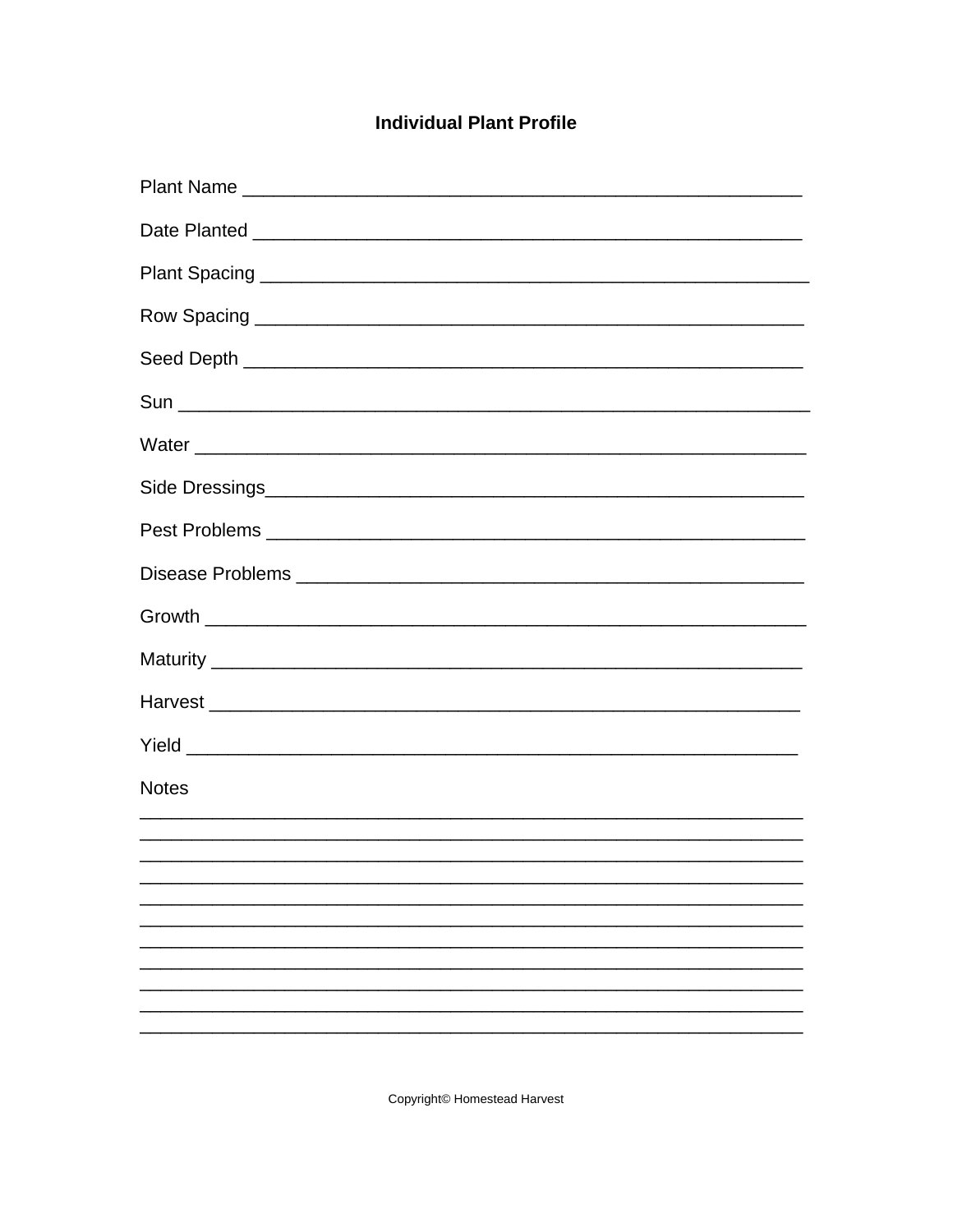# **Fertilizing Schedule & Side Dressings**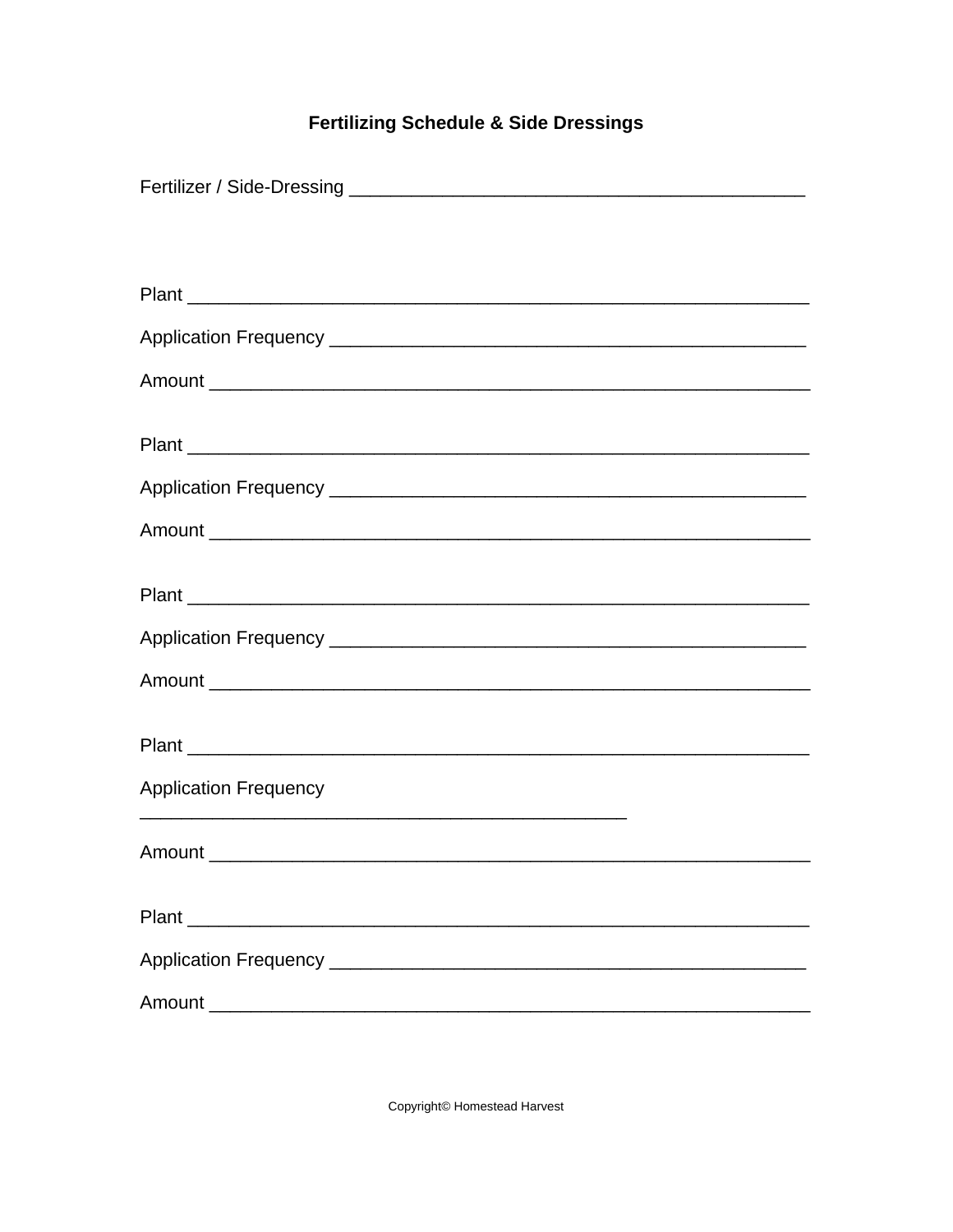|                                                  | <b>Pest Control</b> |      |
|--------------------------------------------------|---------------------|------|
|                                                  |                     |      |
| Affected Plant _________________________________ |                     |      |
| Damage ___ Mild ___ Moderate ___ Severe          |                     |      |
| Solution/Treatment:                              |                     |      |
|                                                  |                     |      |
|                                                  |                     |      |
|                                                  |                     |      |
| Success Rate ____Excellent ____Moderate ____Poor |                     |      |
|                                                  |                     |      |
|                                                  |                     |      |
|                                                  |                     |      |
| Damage ___ Mild ___ Moderate ___ Severe          |                     |      |
| Solution/Treatment:                              |                     |      |
|                                                  |                     |      |
|                                                  |                     |      |
|                                                  |                     |      |
| Success Rate _____ Excellent _____ Moderate      |                     | Poor |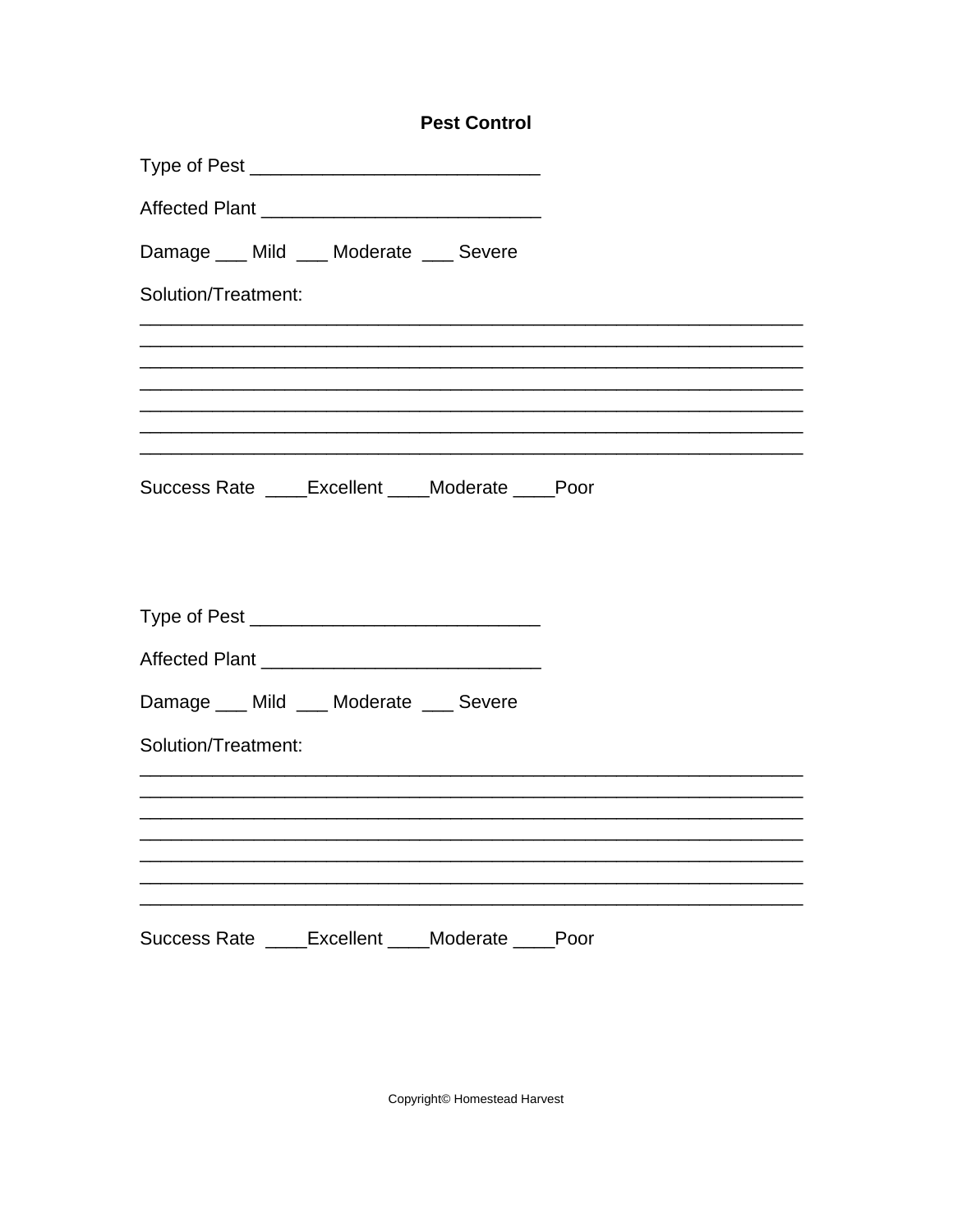# **Disease Control**

|                    |  | Damage ___ Mild ___ Moderate ___ Severe |                                                    |  |
|--------------------|--|-----------------------------------------|----------------------------------------------------|--|
| Solution/Treatment |  |                                         |                                                    |  |
|                    |  |                                         |                                                    |  |
|                    |  |                                         |                                                    |  |
|                    |  |                                         |                                                    |  |
|                    |  |                                         |                                                    |  |
|                    |  |                                         | Success Rate _____ Excellent ___ Moderate ___ Poor |  |
|                    |  |                                         |                                                    |  |
|                    |  |                                         |                                                    |  |
|                    |  |                                         |                                                    |  |
|                    |  |                                         |                                                    |  |
|                    |  | Damage ___ Mild ___ Moderate ___ Severe |                                                    |  |
| Solution/Treatment |  |                                         |                                                    |  |
|                    |  |                                         |                                                    |  |
|                    |  |                                         |                                                    |  |
|                    |  |                                         |                                                    |  |
|                    |  |                                         |                                                    |  |
|                    |  |                                         | Success Rate ____ Excellent ___Moderate ___Poor    |  |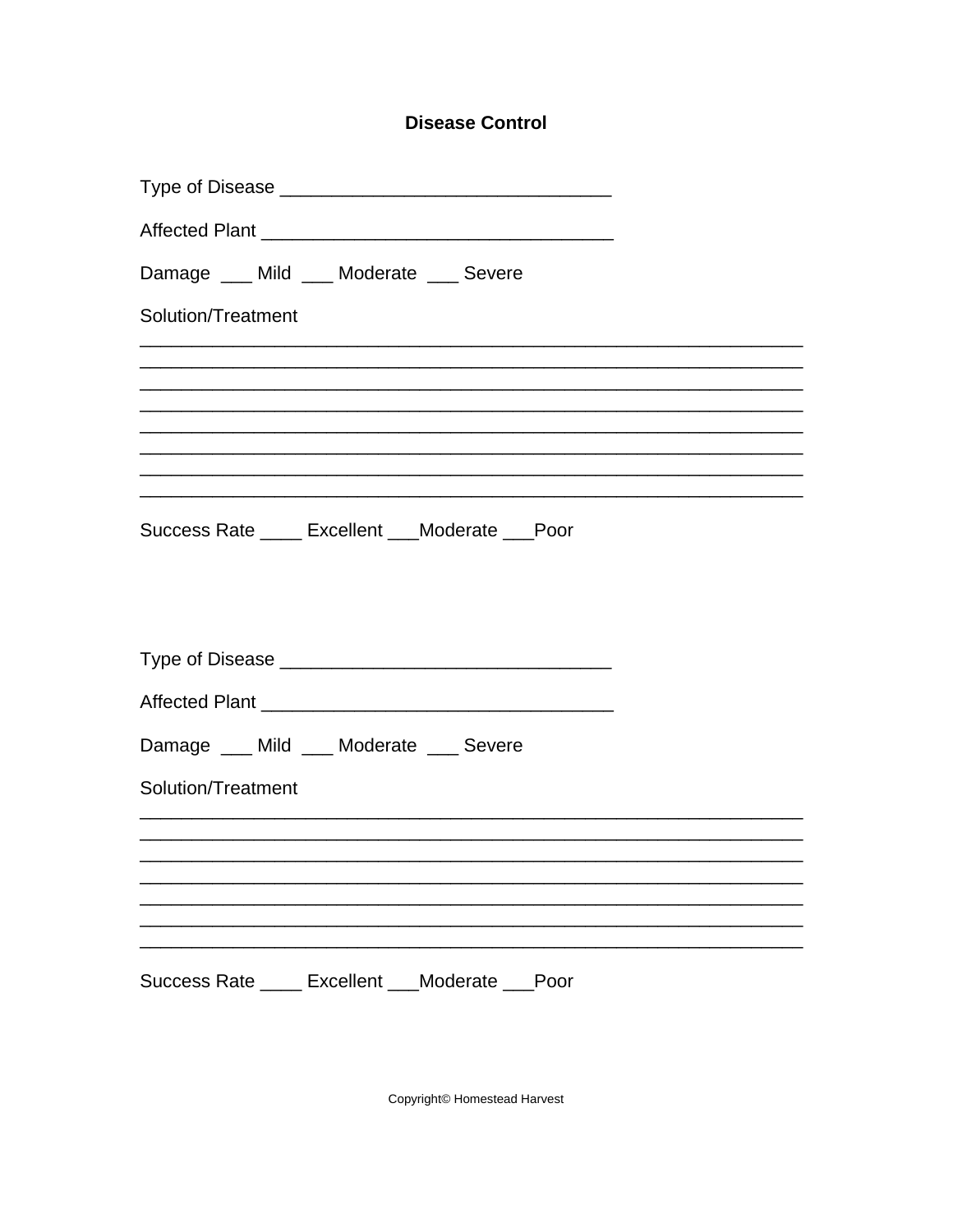## **Harvest and Yields**

| Plant Name                                    |
|-----------------------------------------------|
| Yield ___ High ___ Moderate ___ Low           |
| Average Size of Fruit _______________________ |
|                                               |
|                                               |
| Yield ___ High ___ Moderate ___ Low           |
| Average Size of Fruit ______________________  |
|                                               |
| Plant Name                                    |
| Yield ___ High ___ Moderate ___ Low           |
| Average Size of Fruit _______________________ |
|                                               |
|                                               |
| Yield ___ High ___ Moderate ___ Low           |
| Average Size of Fruit ______________________  |
|                                               |
|                                               |
| Yield ___ High ___ Moderate ___ Low           |
| Average Size of Fruit ______________________  |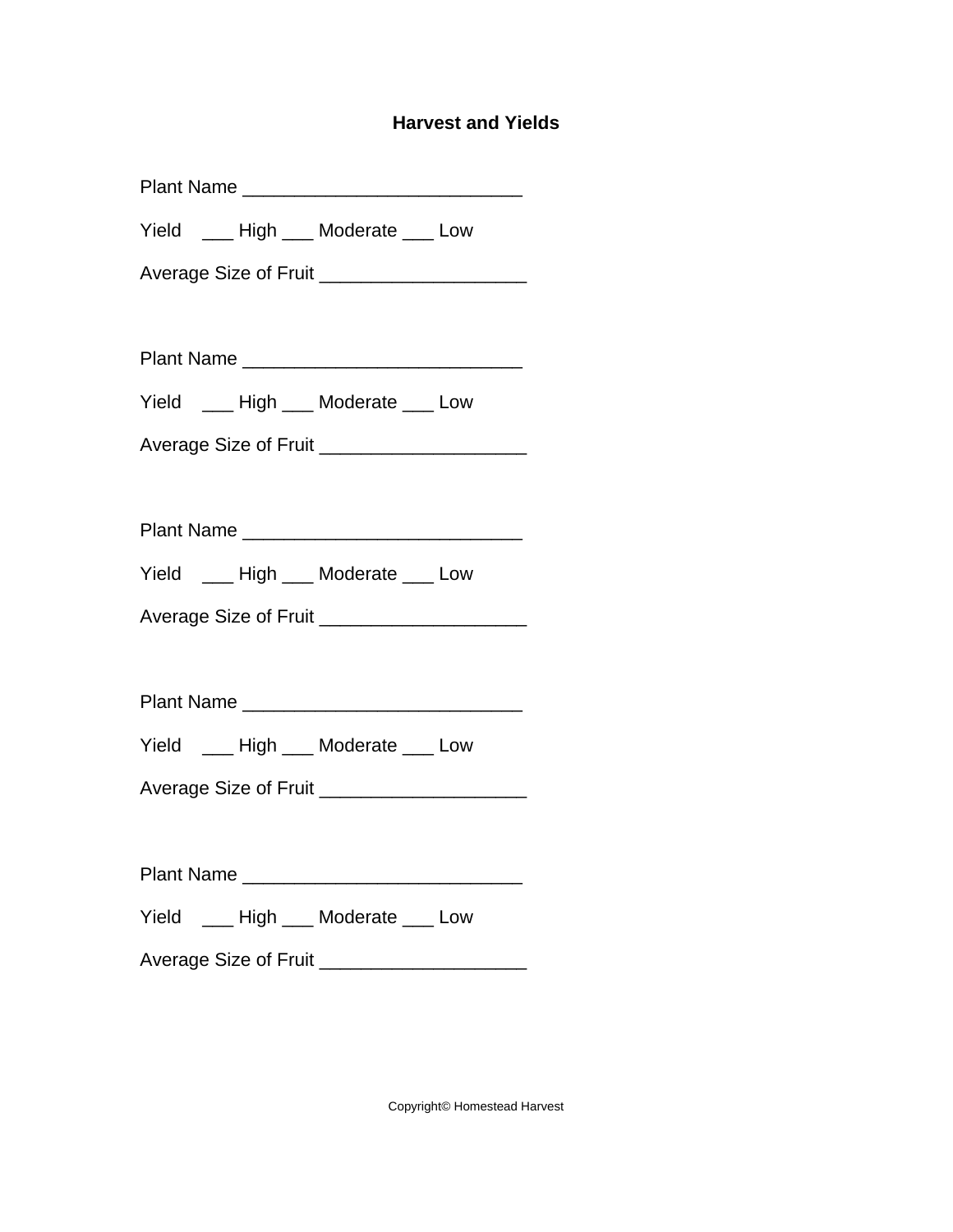# **Preserving Records**

| Date Preserved ____________________________    |
|------------------------------------------------|
|                                                |
|                                                |
|                                                |
|                                                |
|                                                |
| Date Preserved _______________________________ |
|                                                |
|                                                |
|                                                |
|                                                |
|                                                |
| Date Preserved _______________________________ |
|                                                |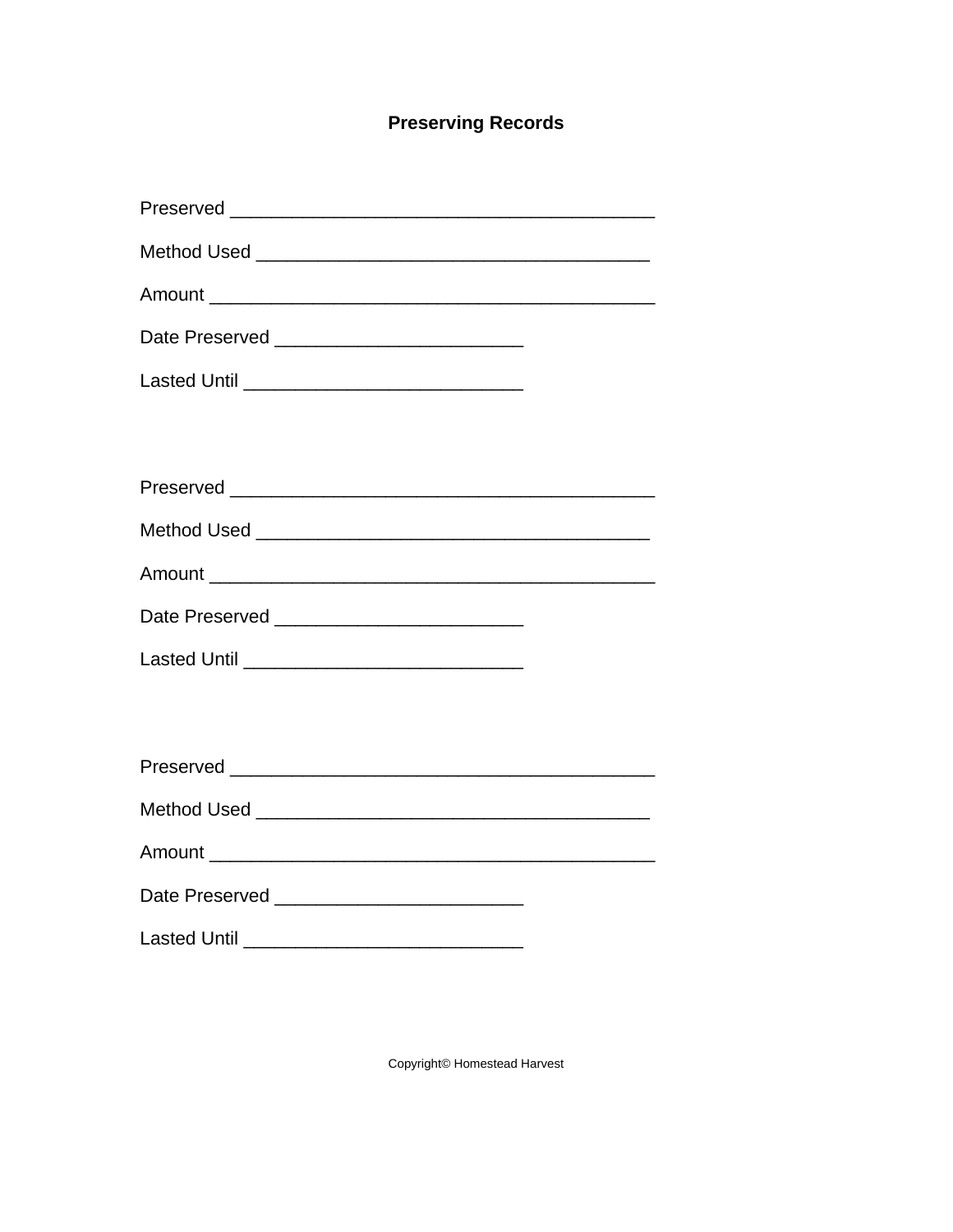# **Canning Recipes**

Ingredients: <u> 1999 - Jan Ja</u>  $\sim$ — —  $\overline{a}$   $\overline{a}$  $\overline{\phantom{a}}$  $-$ Preparation: Processing: Yield: Altitude: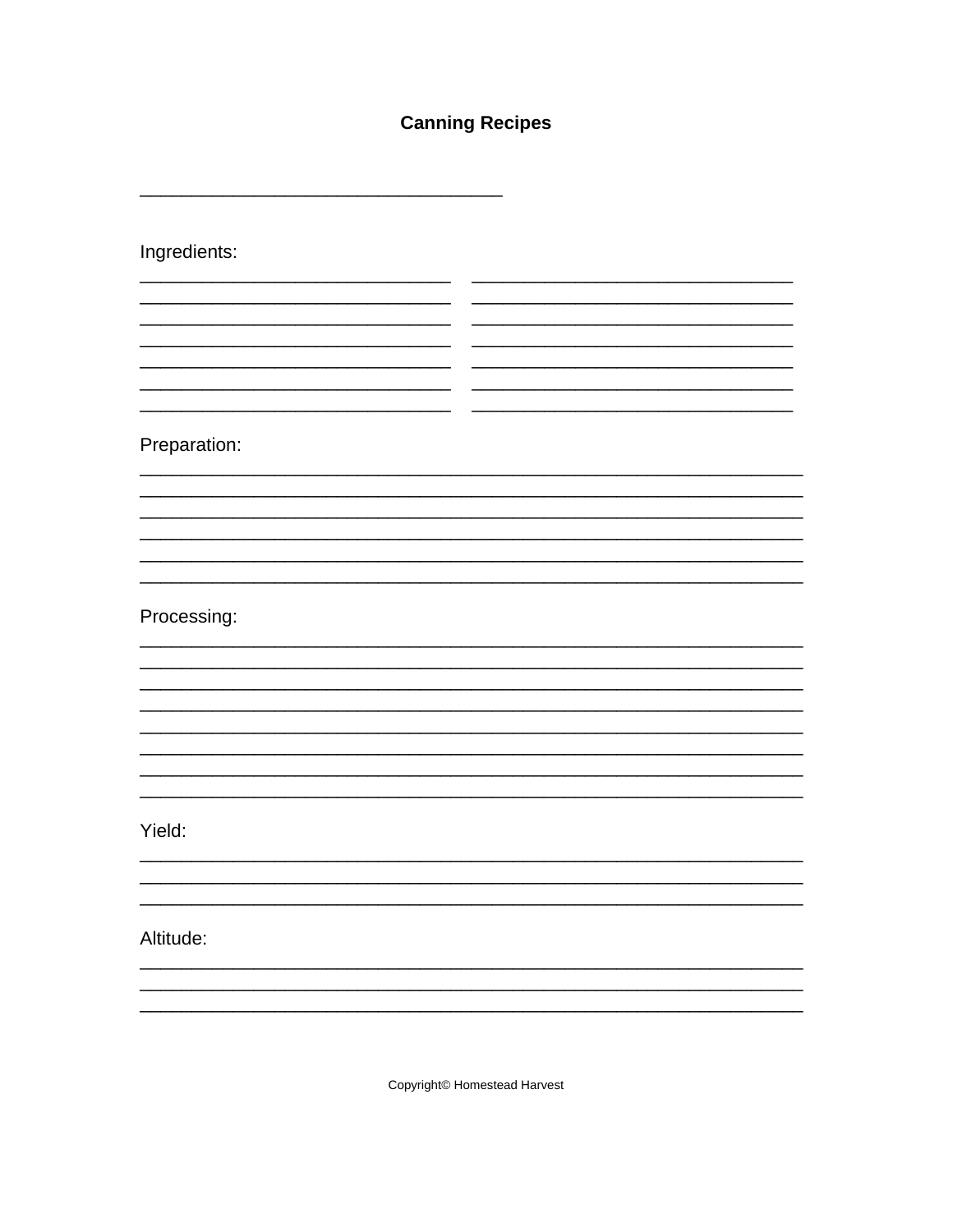## **Overview**

What Grew Well What Did Not Grow So Well **High Yields Low Yields**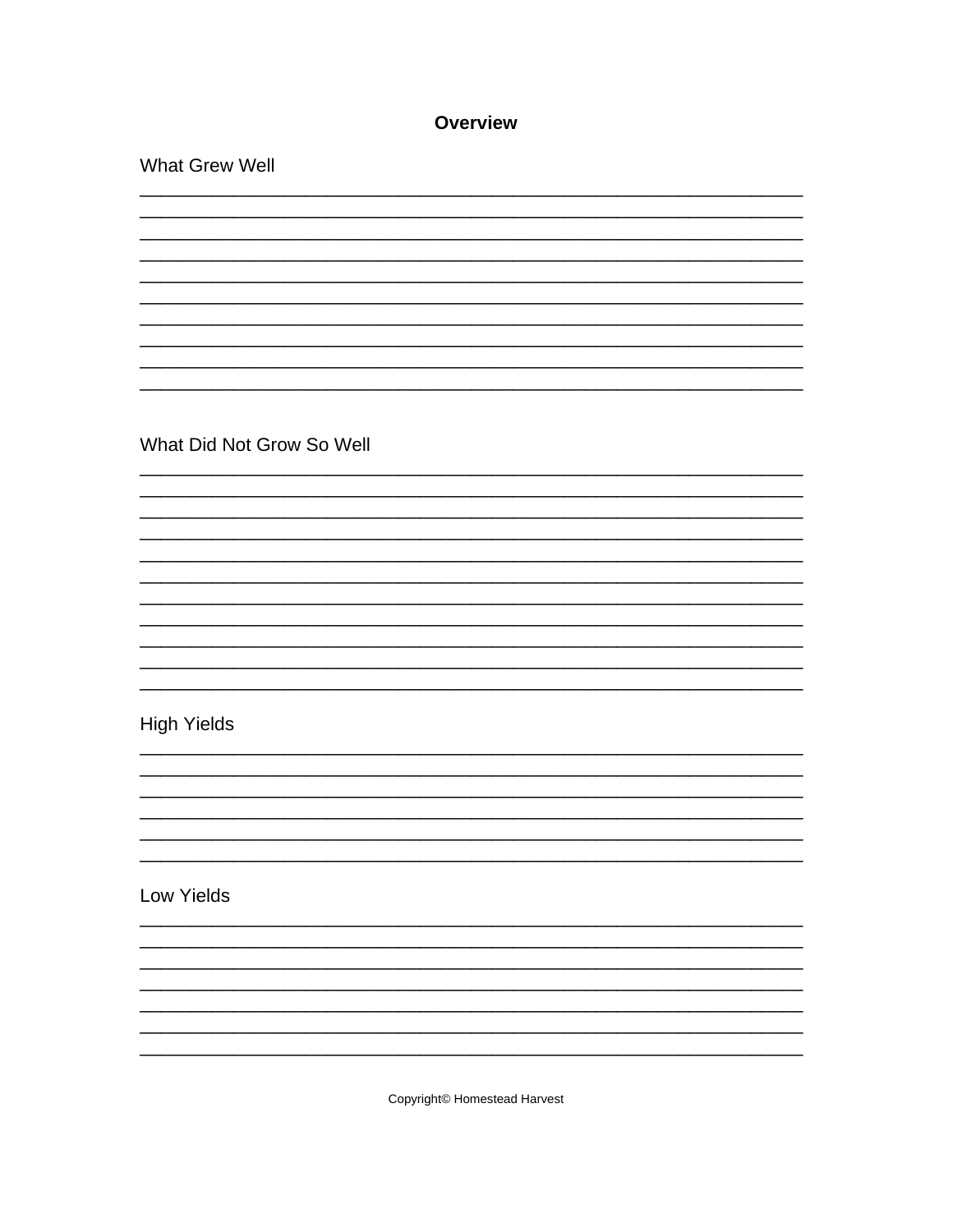## **Hints & Reminders for Next Year**

Do's Don'ts Plants to Buy Next Year  $\overline{\phantom{0}}$  $\frac{1}{2}$  $\overline{\phantom{0}}$  $\overline{\phantom{0}}$  $\overline{\phantom{0}}$ <u> 1980 - Jan Stein Stein Stein Stein Stein Stein Stein Stein Stein Stein Stein Stein Stein Stein Stein Stein S</u>  $\overline{a}$ **Plant Rotation for Next Year**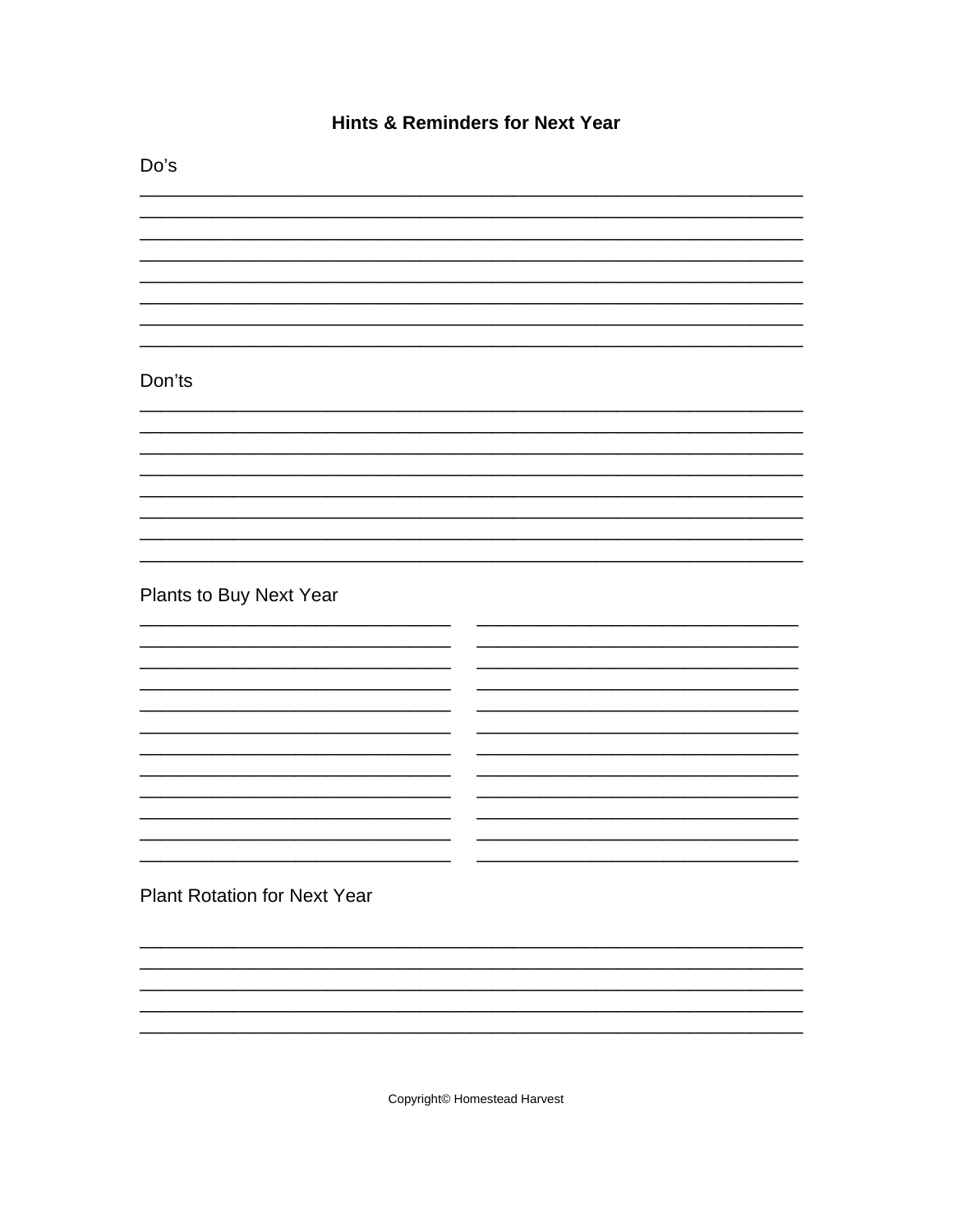## **Gardening & Preserving Resources**

#### **Homestead Harvest**

Gardening tips, articles, glossary, plant database, and soil calculator. Canning, drying, and freezing tutorials and equipment. www.homesteadharvest.com 

### Northern Gardening is a good resource for all gardeners, especially those in a cold-climate.

www.northerngardening.com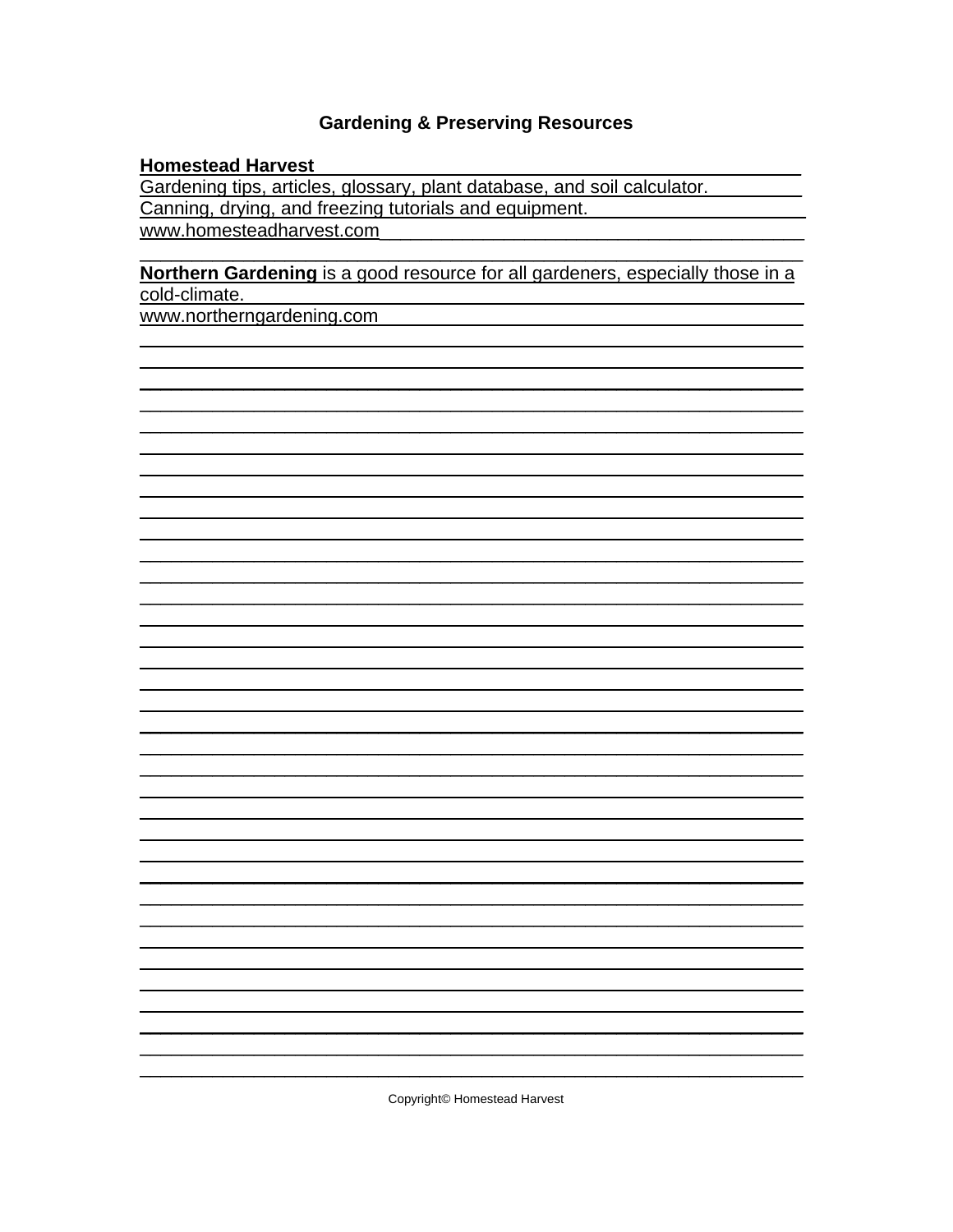**Thoughts and Reflections**